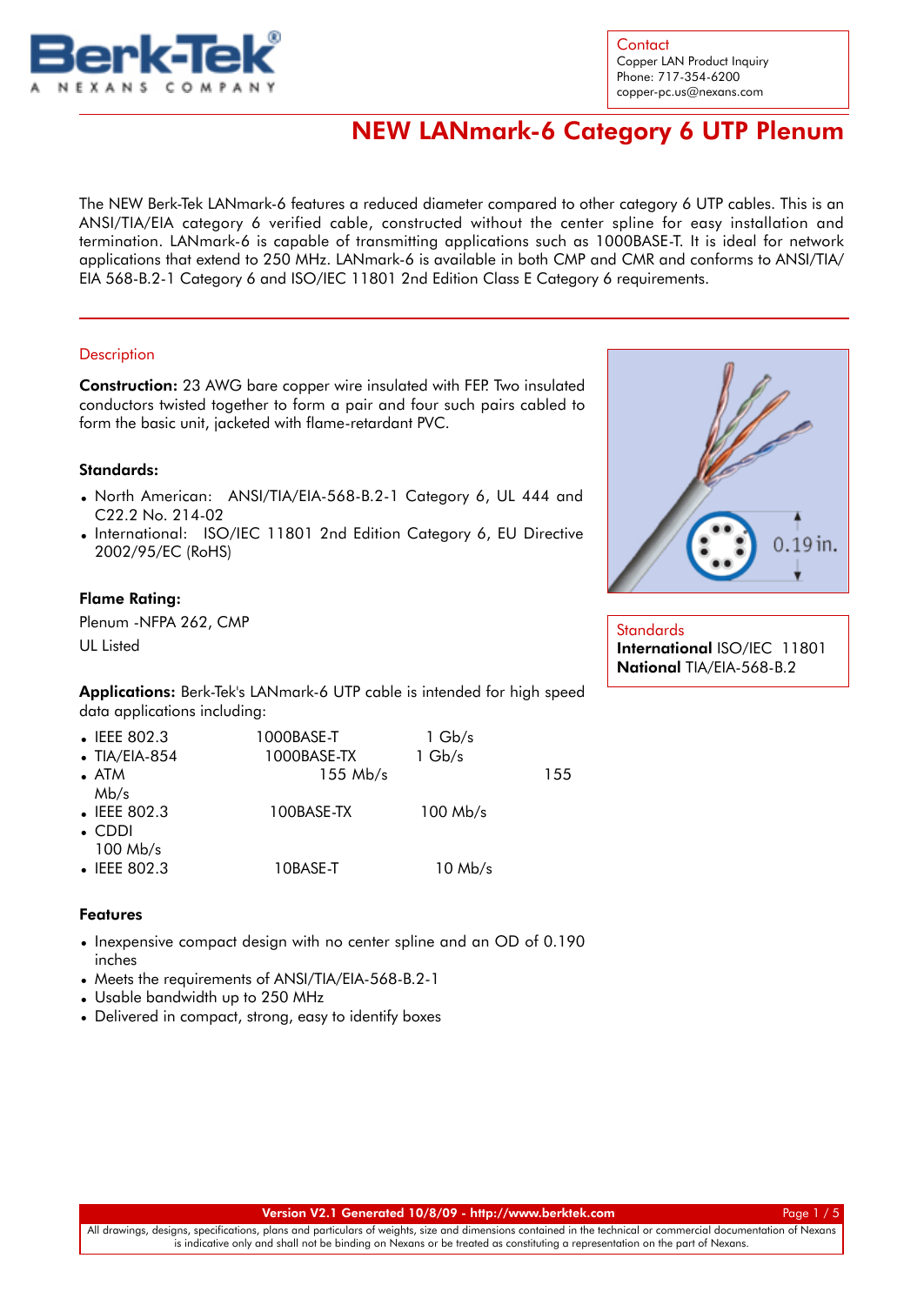

**Contact** Copper LAN Product Inquiry Phone: 717-354-6200 copper-pc.us@nexans.com

# NEW LANmark-6 Category 6 UTP Plenum

## **Benefits**

- Simplified instllation
- Cost effective, entry level category 6 solution
- Superior box design allows cable to be pulled easily from the box with minimum kinking •
- Compact box design takes up less shelf space.
- Characterized to 500 Mhz, 250 MHz greater than the standard

Version V2.1 Generated 10/8/09 - [http://www.berktek.com](http://www.nexans.com/eservice/DirectToFamily.nx?CZ=US&language=en&OID=7981) Page 2 / 5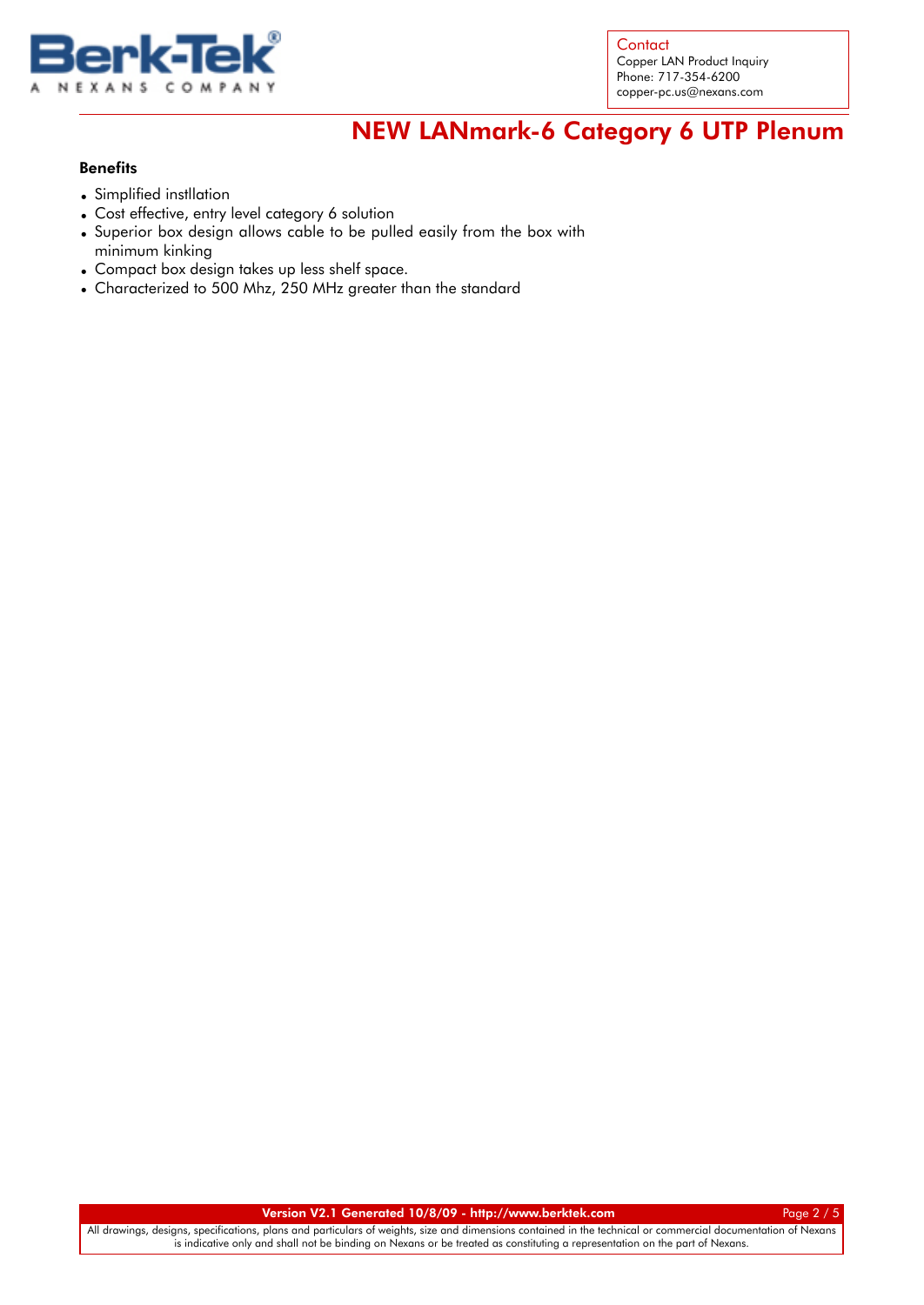

## NEW LANmark-6 Category 6 UTP Plenum

## **Characteristics**

| <b>Construction characteristics</b> |                     |
|-------------------------------------|---------------------|
| Type of cable                       | UTP                 |
| <b>Dimensional characteristics</b>  |                     |
| Length per reel                     | $1000.0 \text{ ft}$ |
| Number of pairs                     | $\overline{4}$      |
| <b>Usage characteristics</b>        |                     |
| Field of application                | Indoor              |
| Category                            | Cat. 6              |
| Fire safety                         | Plenum Rated        |

## Technical Data - Physical

| Technical Data - Physical              |        |                    |                                                         | Color Code  |                            |              |
|----------------------------------------|--------|--------------------|---------------------------------------------------------|-------------|----------------------------|--------------|
|                                        | Pair-1 |                    | <b>White/Blue</b>                                       | <b>Blue</b> |                            |              |
| Conductor                              |        | 23 AWG Bare Copper | Pair-2                                                  |             | <b>White/Orange Orange</b> |              |
| Conductor diameter-in. (mm)            | 0.022  | (0.56)             | Pair-3<br>White/Green                                   |             |                            | Green        |
| Insulated Conductor Diameter- in. (mm) | 0.037  | (0.94)             | Pair-4<br>White/Brown                                   |             |                            | <b>Brown</b> |
| Cable diameter-in. (mm)                | 0.19   | (4.8)              |                                                         |             |                            |              |
| Nominal cable weight-lb./kft. (kg/km)  | 24     | (35.4)             | <b>Temperature Rating</b>                               |             |                            |              |
| Max. installation tension-lb. (N)      | 25     | (110)              | <b>Installation</b><br>$0^{\circ}$ C to $+50^{\circ}$ C |             |                            |              |
| Min. bend radius-in. (mm)              |        | (25.4)             | <b>Operation</b><br>-20°C to $+60^{\circ}$ C            |             |                            |              |

### Technical Data - Parametric Measurements

| Mutual Capacitance             | 5.6 $nF/100$ m max.  |
|--------------------------------|----------------------|
| DC resistance                  | 9.38 Ohms/100 m max. |
| <b>Skew</b>                    | 45 ns/100 m max.     |
| Pair to ground Unbalance       | 330 pF/100 m max.    |
| Velocity of Propagation        | 72% nom.             |
| <b>DC Resistance Unbalance</b> | 5% max.              |

Version V2.1 Generated 10/8/09 - [http://www.berktek.com](http://www.nexans.com/eservice/DirectToFamily.nx?CZ=US&language=en&OID=7981) Page 3 / 5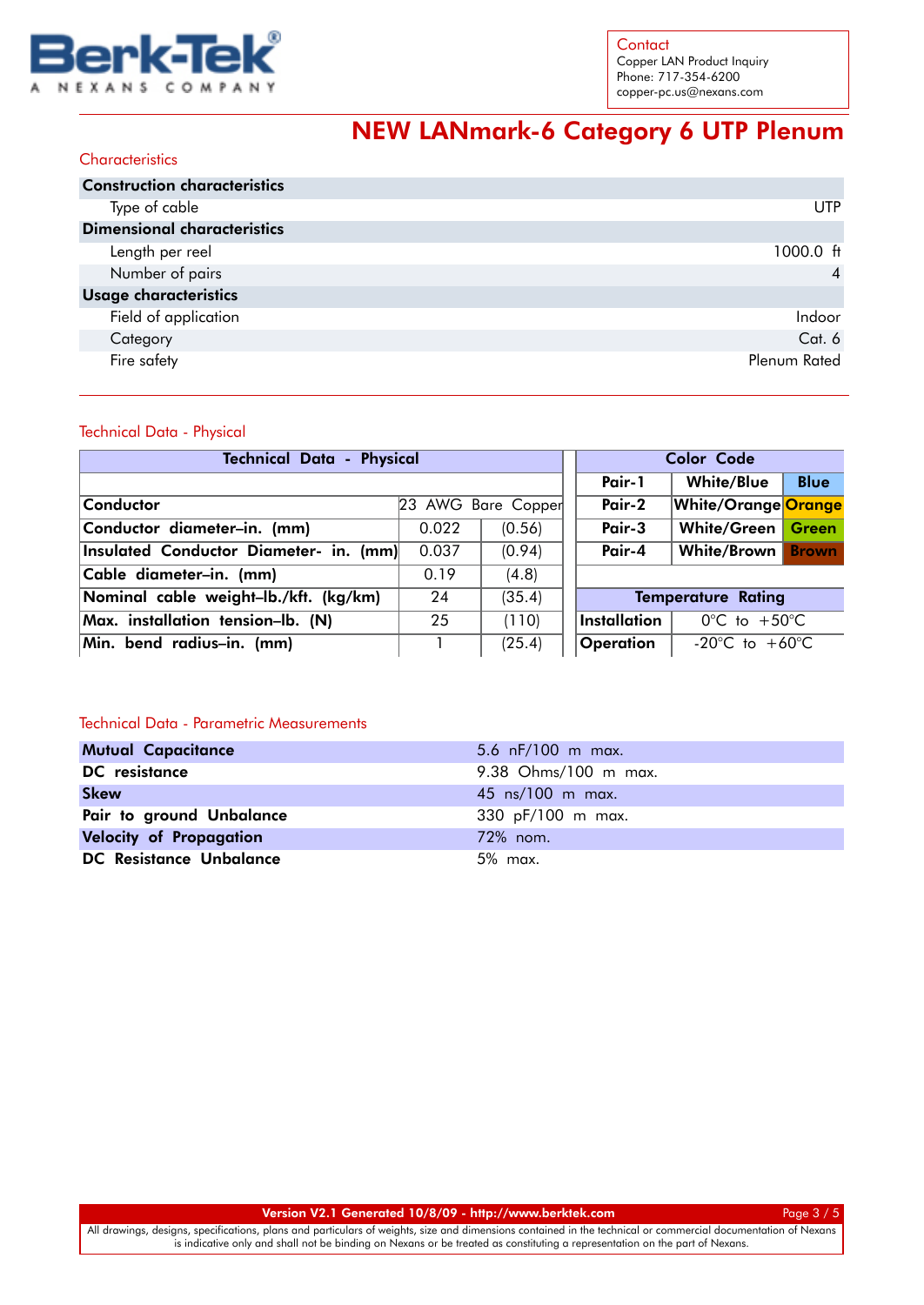

**Contact** Copper LAN Product Inquiry

Phone: 717-354-6200 copper-pc.us@nexans.com

## NEW LANmark-6 Category 6 UTP Plenum

### Technical Data - Electrical

| <b>FREQ</b><br><b>MHz</b> | <b>RL</b><br>(dB) |         | <b>INSERTION LOSS</b><br>(dB/100m) |         | <b>PS-NEXT</b><br>(dB) |         |      |         |      | <b>NEXT</b><br>(dB) |  | <b>ACR</b><br>(dB@100m) |
|---------------------------|-------------------|---------|------------------------------------|---------|------------------------|---------|------|---------|------|---------------------|--|-------------------------|
|                           | min.              | typical | max.                               | typical | min.                   | typical | min. | typical | min. | typical             |  |                         |
|                           | 20.0              | 35.2    | 2.0                                | 1.7     | 72.3                   | 87.6    | 74.3 | 92.8    | 72.3 | 88.7                |  |                         |
| 4                         | 23.0              | 36.7    | 3.8                                | 3.5     | 63.3                   | 76      | 65.3 | 86.4    | 61.5 | 73.5                |  |                         |
| 10                        | 25.0              | 36.9    | 6.0                                | 5.6     | 57.3                   | 67.4    | 59.3 | 73.3    | 53.3 | 63.7                |  |                         |
| 16                        | 25.0              | 39.6    | 7.6                                | 7.2     | 54.2                   | 67.6    | 56.2 | 76.8    | 48.6 | 61.6                |  |                         |
| 20                        | 25.0              | 40.0    | 8.5                                | 8.1     | 52.8                   | 62.8    | 54.8 | 70.2    | 46.3 | 56.7                |  |                         |
| 31.25                     | 23.6              | 43.5    | 10.7                               | 10.1    | 49.9                   | 59.9    | 51.9 | 67.3    | 41.2 | 51.3                |  |                         |
| 62.5                      | 21.5              | 33.5    | 15.4                               | 14.6    | 45.4                   | 55.3    | 47.4 | 64.2    | 32.0 | 41.6                |  |                         |
| 100                       | 20.1              | 43.9    | 19.8                               | 18.7    | 42.3                   | 55.4    | 44.3 | 62.9    | 24.5 | 37.9                |  |                         |
| 250                       | 17.3              | 37.6    | 32.8                               | 30.7    | 36.3                   | 44.9    | 38.3 | 51.2    | 5.5  | 16.3                |  |                         |
| 350                       | 16.3              | 38.0    | 39.8                               | 36.9    | 34.1                   | 42.6    | 36.1 | 51.4    |      | 5.0                 |  |                         |
| 400                       | 15.9              | 34.5    | 43.0                               | 39.6    | 33.3                   | 38.7    | 35.3 | 44.4    |      | $-0.2$              |  |                         |
| 500                       | 15.2              | 36.2    | 48.9                               | 45.1    | 31.8                   | 41.3    | 33.8 | 47.2    |      | $-3.3$              |  |                         |

### Technical Data - Electrical

| <b>FREQ</b><br><b>Mhz</b> |      | <b>PS-ACR</b><br>(dB@100m) |      | <b>ELFEXT</b><br>(dB) |      | <b>PS-ELFEXT</b><br>(dB) | LCL/TCL (dB) |
|---------------------------|------|----------------------------|------|-----------------------|------|--------------------------|--------------|
|                           | min. | typical                    | min. | typical               | min. | typical                  | min.         |
|                           | 70.3 | 85.9                       | 67.8 | 90.6                  | 64.8 | 83.8                     | 40.0         |
| 4                         | 59.5 | 72.5                       | 55.8 | 77.5                  | 52.8 | 71.8                     | 40.0         |
| 10                        | 51.3 | 61.7                       | 47.8 | 68.5                  | 44.8 | 63.0                     | 40.0         |
| 16                        | 46.6 | 60.5                       | 43.7 | 63.9                  | 40.7 | 58.5                     | 38.0         |
| 20                        | 44.3 | 54.7                       | 41.8 | 61.5                  | 38.8 | 56.1                     | 37.0         |
| 31.25                     | 39.2 | 49.8                       | 37.9 | 58.4                  | 34.9 | 51.9                     | 35.1         |
| 62.5                      | 30.0 | 40.7                       | 31.9 | 59.0                  | 28.9 | 50.0                     | 62.0         |
| 100                       | 22.5 | 36.6                       | 27.8 | 49.9                  | 24.8 | 42.0                     | 30.0         |
| 250                       | 3.5  | 13.5                       | 19.8 | 40.9                  | 16.8 | 29.0                     | 26.0         |
| 350                       |      | 4.5                        | 16.9 | 35.0                  | 13.9 | 25.7                     | 24.6         |
| 400                       |      | $-2.6$                     | 15.8 | 32.9                  | 12.8 | 26.8                     | 24.0         |
| 500                       |      | $-6.1$                     | 13.8 | 33.2                  | 10.8 | 25.8                     | 23.0         |

Test data above 250 MHz is for engineering information only.

| <b>Product List</b> |                          |                                                             | $\epsilon$ =Make to order, $\epsilon$ =Make to stock |
|---------------------|--------------------------|-------------------------------------------------------------|------------------------------------------------------|
| <b>Part Number</b>  | <b>Description</b>       | Colour                                                      | Packaging                                            |
| ■ 10136231          | NEW LANmark-6 UTP Plenum | Grey                                                        | Reel                                                 |
| ■ 10132983          | NEW LANmark-6 UTP Plenum | Grey                                                        | Box                                                  |
| ■ 10136233          | NEW LANmark-6 UTP Plenum | Blue                                                        | Reel                                                 |
| ■ 10136226          | NEW LANmark-6 UTP Plenum | Blue                                                        | Box                                                  |
|                     |                          | $\mathcal{L}$ = Make to order, $\mathbf{L}$ = Make to stock |                                                      |

Version V2.1 Generated 10/8/09 - [http://www.berktek.com](http://www.nexans.com/eservice/DirectToFamily.nx?CZ=US&language=en&OID=7981) Page 4 / 5